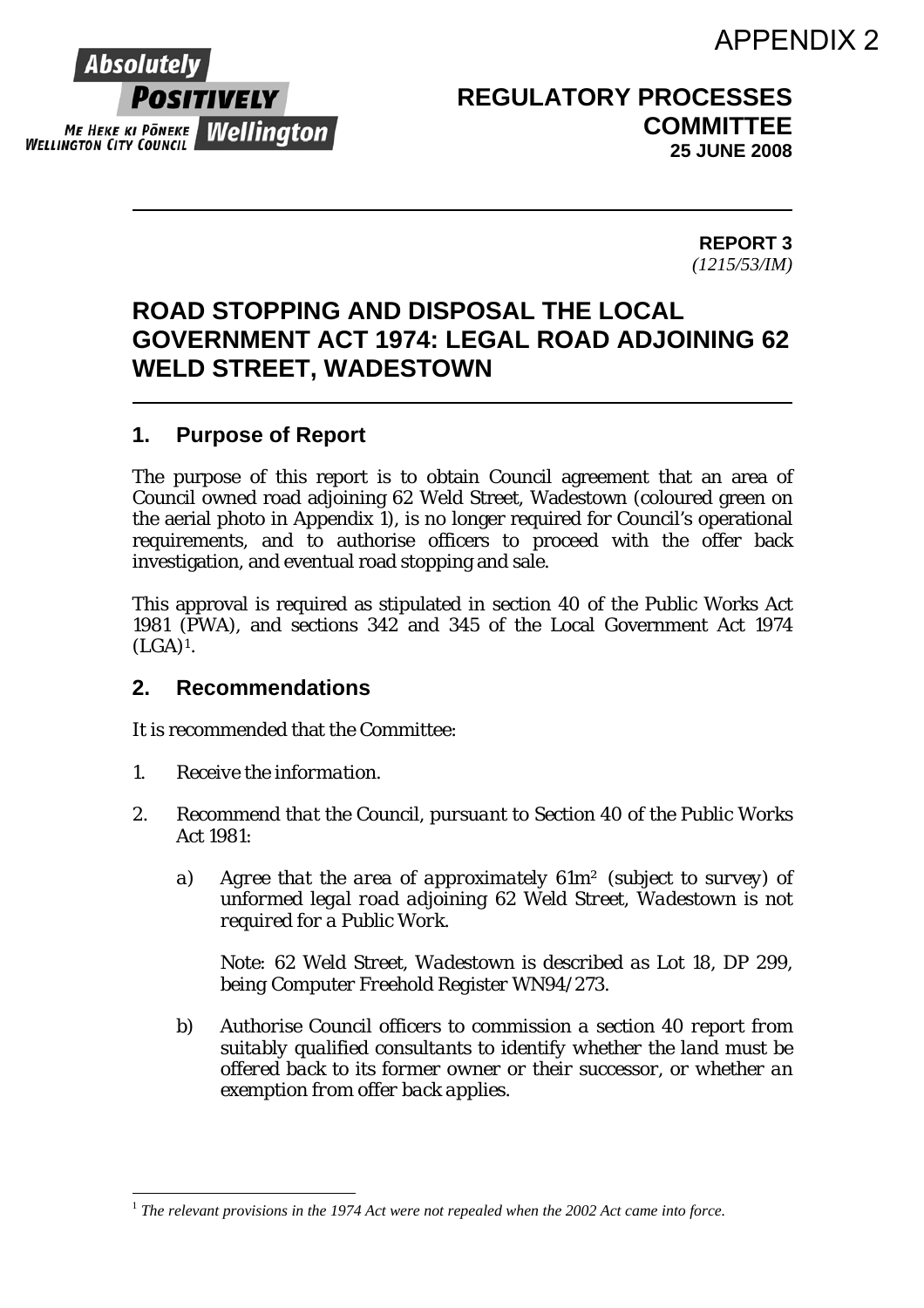- *3. Note that once the Section 40 report has been received, a report will be presented to the Chief Executive Officer for approval under delegated authority to either offer the land back to its former owner or their successor, or to approve the exemption from offer back.*
- *4. Authorise Council officers to initiate the road stopping process in accordance with Section 342 and the Tenth Schedule of the Local Government Act 1974.*
- *5. Subject to all statutory and Council requirements being met with no objections to the road stopping being received, Council delegates to the Chief Executive Officer the power to formally approve the road stopping and issue the public notice to declare the road stopped.*
- *6. Note that if objections are received and the applicant wishes to continue with the road stopping, a further report will be presented to the Committee for consideration.*
- *7. Delegate to the Chief Executive Officer the power to negotiate the terms of sale and enter into a sale and purchase agreement, provided any such agreement is conditional upon the road being stopped.*

### **3. Background**

The application to stop this area of road has been submitted by Rhys Antony Weyburne and Amanda Elizabeth Campbell, who jointly own the 62 Weld Street property, being Lot 18, DP 299, Computer Freehold Register WN94/273.

The road reserve land that has been applied for is situated at the rear of the property with a frontage onto Cecil Road, and not Weld Street.

Under the LGA (s 342 and s 345) local authorities are permitted to sell portions of stopped road which they no longer require for roading purposes or another public work. As the LGA is not exempt from the provisions of the PWA, the Council is required to carry out Section 40 investigations to establish whether the land needs to be offered back to the previous owner or their successor in title (refer to Appendix 2).

In most cases legal road is exempt from an offer back under either:

- 1. Section 40 (2) PWA where the local authority considers that;
	- a. It would be impractical, unreasonable or unfair to offer the land back;
	- or
	- b. There has been a significant change in the character of the land for the purposes of, or in connection with, the public work for which it was acquired or held; or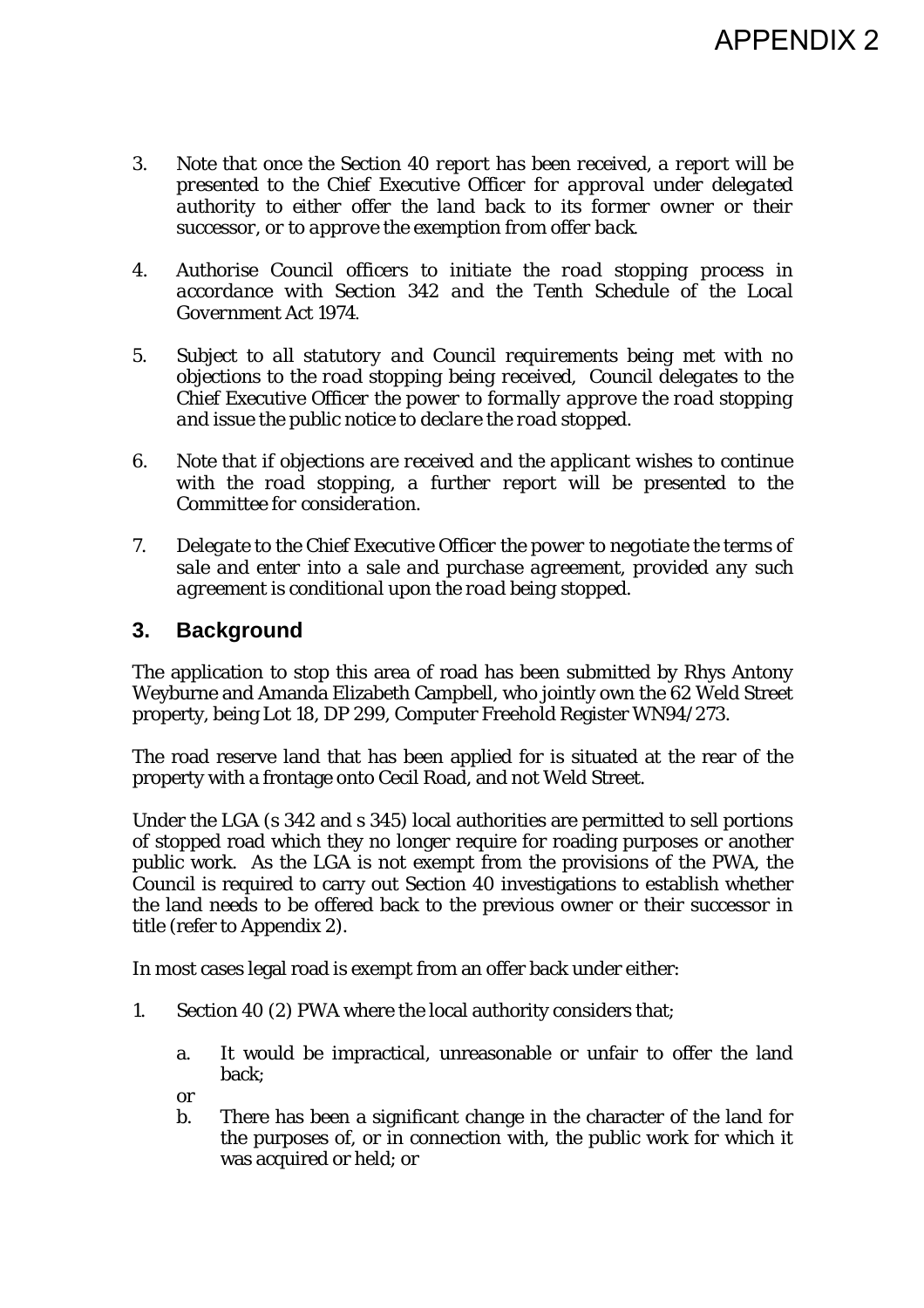2. Section 40 (4) PWA where the local authority believes on reasonable grounds that, because of the size, shape or situation of the land that it could not be expected to be sold to any person who did not own land adjacent to the land that is to be sold. Then the land may be sold to an adjoining owner.

These exemptions are due to the fact that stopped road is generally the road frontage of the existing property. In some circumstances however, portions of legal road may not be exempt from offer-back, for example if the area is of significant size which could be developed as a stand alone property.

If, on receipt of the Section 40 investigation report, the Chief Executive Officer agrees with the recommendations of the report, Council officers will proceed with the road stopping and sale process prescribed under s 342 and s 345, and the Tenth Schedule of the LGA (refer to Appendix 3).

### **4. Discussion**

#### **4.1 The road stopping process**

The applicant (i.e. the party who has applied to the Council to buy the legal road) is responsible for all of the costs involved in processing their request to change the designation of the legal road and then purchase the freehold land to amalgamate with their adjoining property title.

The applicant is provided with as much information as possible at the start of the road stopping process. This ensures they are fully aware of the road stopping and sale requirements, timeframes and costs that may be incurred as part of this process. The applicant has agreed in writing to meet all of these requirements and costs.

#### **4.2 This application**

The area of legal road proposed to be stopped is an irregular shaped parcel of land, approximately  $61m^2$  (subject to survey) in size, (refer to Appendix 1), adjoining the western boundary of the applicant's land. The 62 Weld Street property has frontages onto Cecil Road as well as Weld Street. Because of the contour of the land the applicant's house has been built on a level that is higher than Cecil Road. The applicant's garage however has been built at a lower level so that it can be accessed from Cecil Road.

The owner of 62 Weld Street wishes to purchase the road reserve land to facilitate legal ownership of land that they currently have use of by way of an encroachment licence. The applicant has stated that they intend to continue using the land for the purposes of lawn and garden.

If the road stopping and sale are successful, the legal land will be amalgamated with the adjoining property in Computer Freehold Register WN94/273.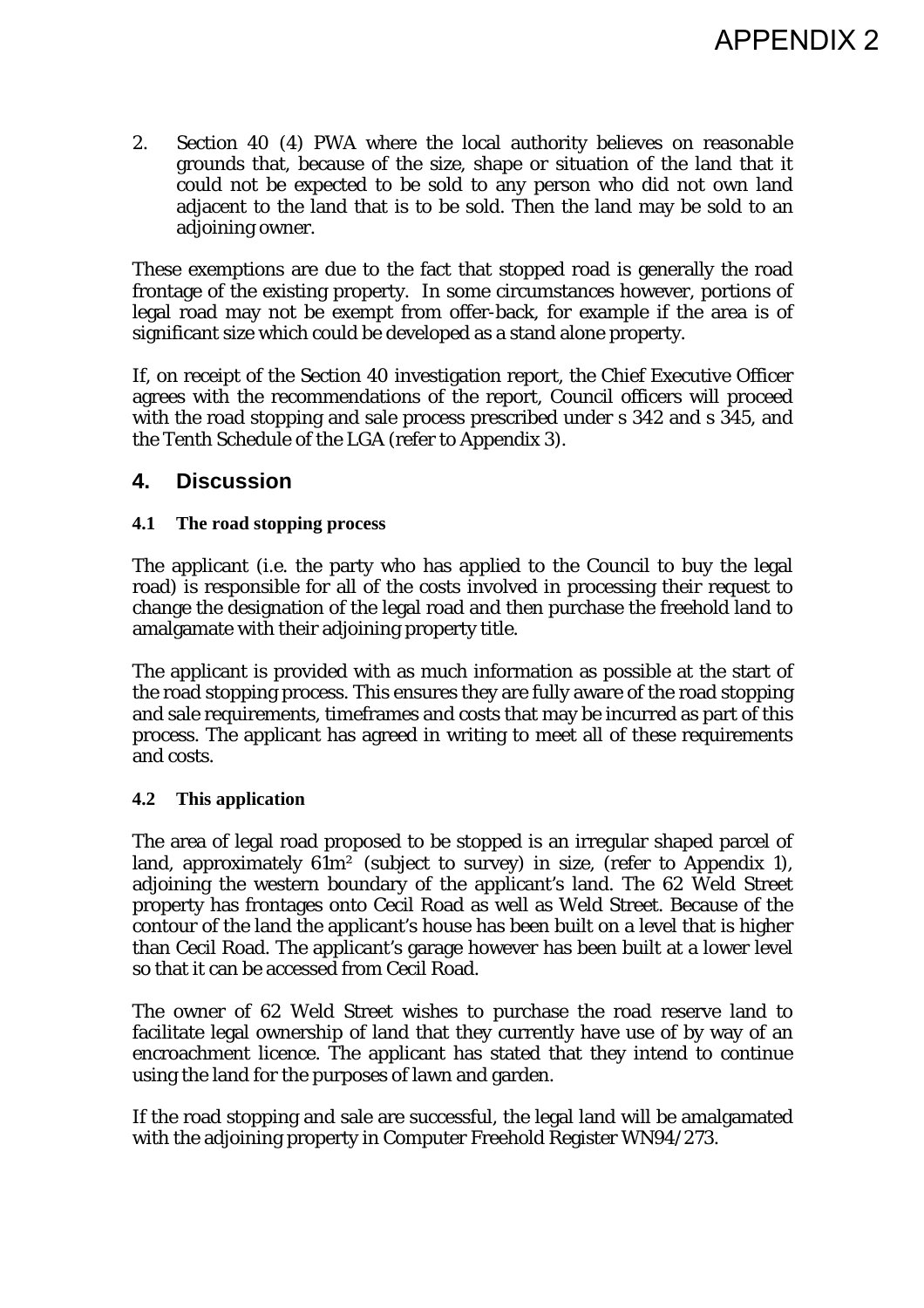## APPENDIX 2

#### **4.3 Consultation**

As part of the road stopping process neighbouring property owners are given an opportunity to provide comments concerning the road stopping application. Typically, these are the adjacent owners and the owners opposite the area proposed to be stopped. In this case only one neighbour needed to be consulted, this was number 72 Weld Street, which is the Wadestown Infant School. The school's principal completed the standard neighbour's comments/consent form on behalf of the school's Board of Trustee's. The school did not object to the road stopping proposal, however they stated that they had some concerns. Their concerns were that the applicants may after increasing the size of their section, subdivide and build a second house. If this happened and the new dwelling had vehicle access onto Weld Street, this would add to the traffic congestion in Weld Street. The schools concerns were referred to the Council's Road and Traffic, and Urban Design business units. Both units thought that the school's concerns were such that they should not cause the road stopping application to be rejected. The business units position was based on the following reasons -

- That the area of land to be stopped is next to a part of the school site that is covered in vegetation.
- The road stopping does not result in any additional District Plan requirements being imposed on the school site.
- 62 Weld Street has frontage to both Weld Street and Cecil Road, they are entitled to have site access from both of these streets at the moment.
- They are already allowed up to two household units on the site.
- Any subdivision of the site would require subdivision consent.
- Due to the size of the site any additional development is also likely to require land use consent.
- The effects of any future development would therefore be assessed if a resource consent application was lodged.

Council officers have written to the school advising them of the sub division requirements that would be needed to be adhered to should the owners of 62 Weld Street ever consider subdividing their property. Council officers therefore believe that the school's concerns have been addressed.

Consultation with the relevant Service Authorities and internal business units was also sought as part of this application.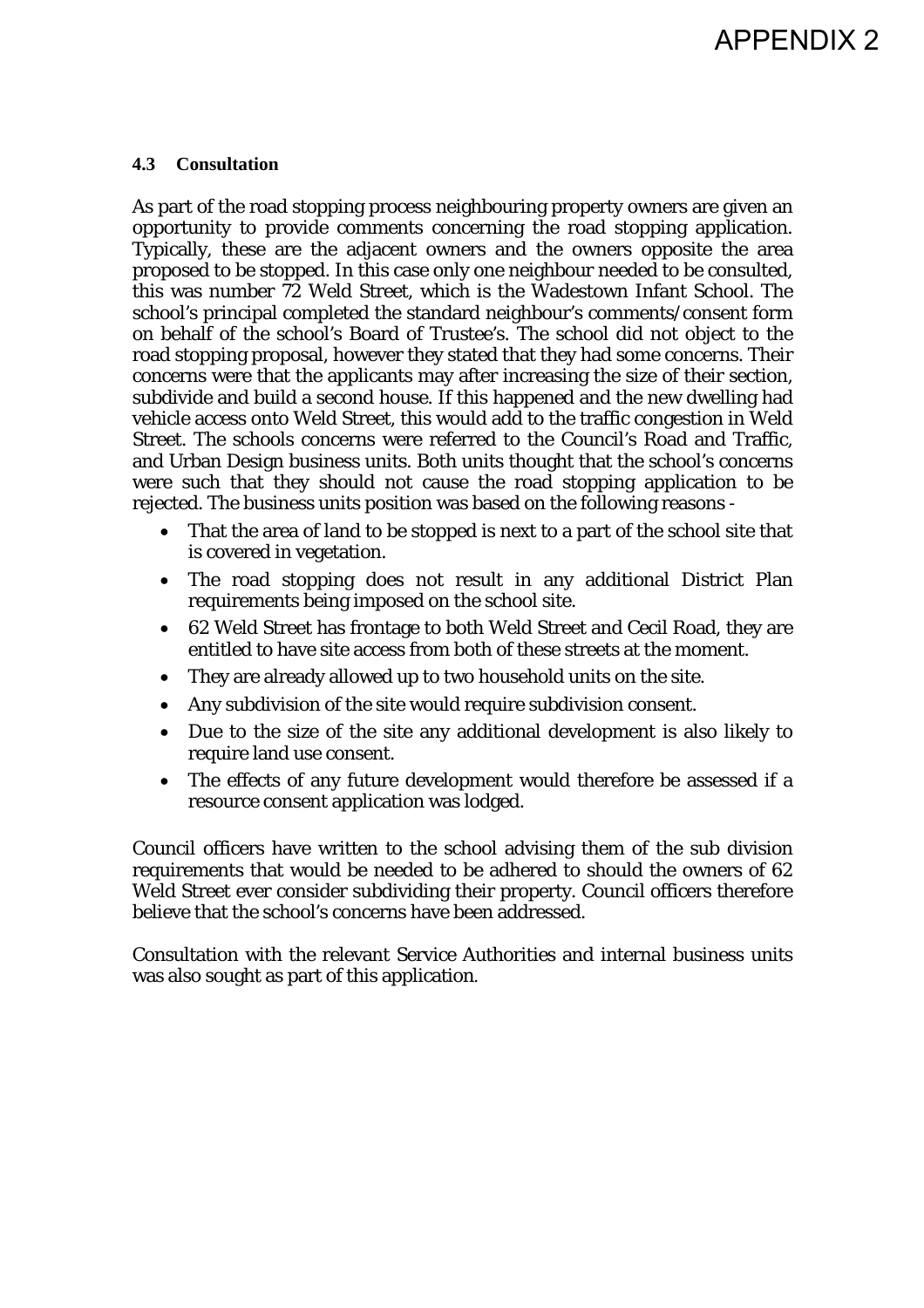# APPENDIX 2

Conditional consent has been obtained from:

| <b>Service Provider /</b><br><b>Business Unit</b> | <b>Condition</b>                                                                      |
|---------------------------------------------------|---------------------------------------------------------------------------------------|
|                                                   |                                                                                       |
| <b>Transfield (Telecom)</b>                       | There were Telecom cables in the vicinity, Telecom                                    |
|                                                   | had no objections subject to normal provisions being<br>complied with.                |
| <b>UnitedNetworks</b>                             | There were Overhead Electricity Lines in the vicinity,                                |
|                                                   | UnitedNetworks had no objections subject to normal<br>provisions being complied with. |
| <b>WCC Road and Traffic</b>                       | Approve the road stopping requiring that 72 Weld                                      |
|                                                   | Street be consulted, but not requiring their written<br>approval.                     |
| <b>WCC Urban</b>                                  | Approve the road stopping requiring that 72 Weld                                      |
| Development and                                   | Street be consulted, but not requiring their written                                  |
| <b>Transport</b>                                  | approval.                                                                             |

Unconditional consent has been obtained from:

- Capacity
- WCC Treaty Relationships
- WCC Street Lighting
- Nova Gas
- Telstra Clear
- Powerco
- Wadestown Residents Association Committee
- WCC Parks and Gardens
- WCC Public Drainage

Officers are satisfied that if the above Service Authority requirements are met, the proposed portion of legal road in Cecil Road, Wadestown can be stopped and sold, provided all statutory and Council requirements are met.

#### **4.4 Next Steps**

The next steps in the road stopping and sale process are as follows:

- Commission a Section 40 report.
- Obtain the Chief Executive Officers' approval of Section 40 report recommendations.
- Obtain a valuation and prepare a sale and purchase agreement
- Undertake survey and public notification of the intent to stop the road
- Receive objections (if any) and attend to the Environment Court hearing (if required)
- Undertake public notification that the road is stopped
- Obtain a final valuation (if required)
- Attend to settlement and transfer of the stopped road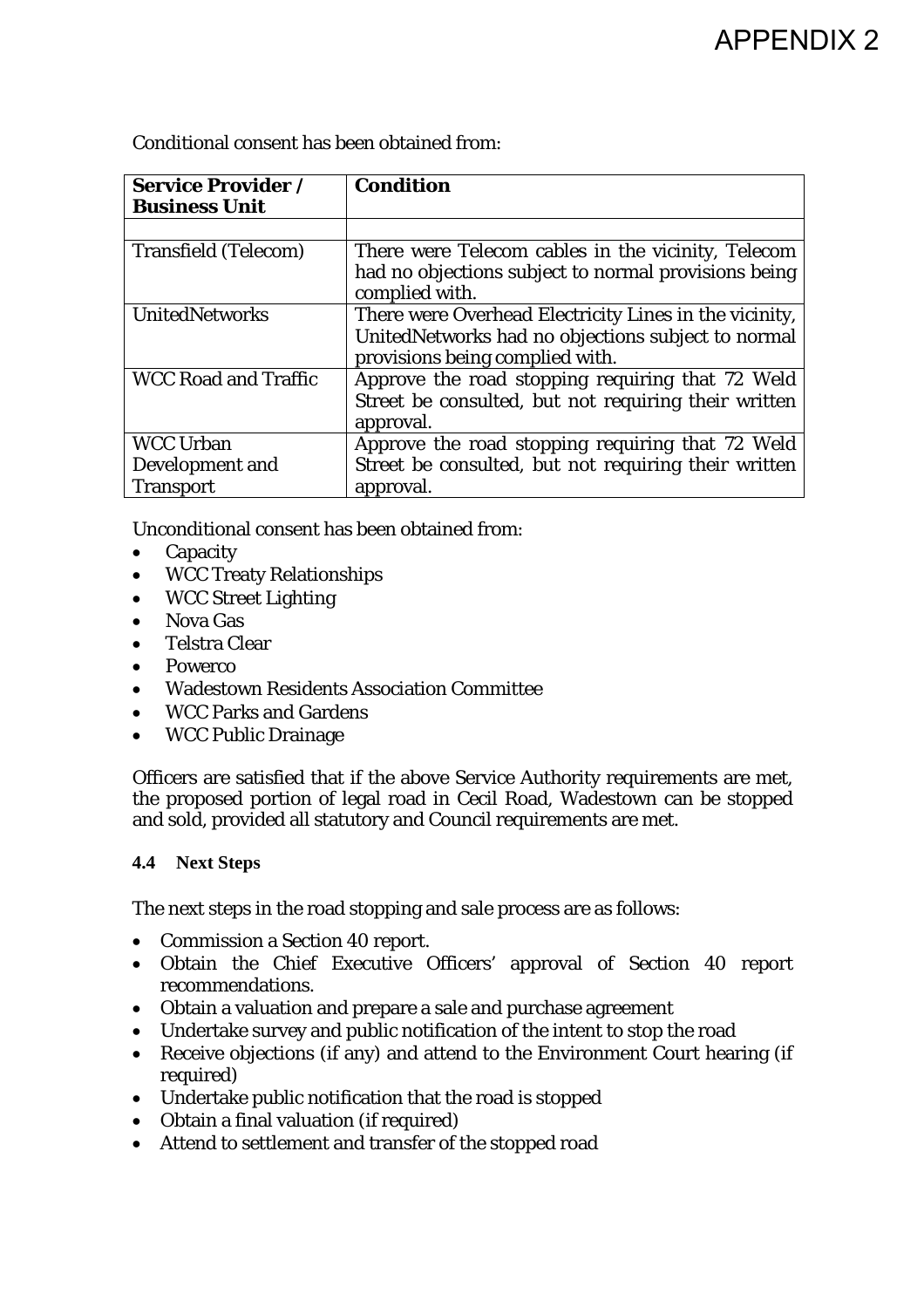### **5. Conclusion**

In considering our obligations under the PWA, and LGA, Council officers believe that the Council owned legal road adjoining 62 Weld Street, Wadestown is no longer required for the Council's operational requirements and should be declared surplus.

It is recommended that the Regulatory Processes Committee recommends to Council that officers should proceed with the road stopping and sale process under the Public Works Act 1981 and the Local Government Act 1974.

Contact Officer: *Paul Davidson, Property Advisor, Property Services*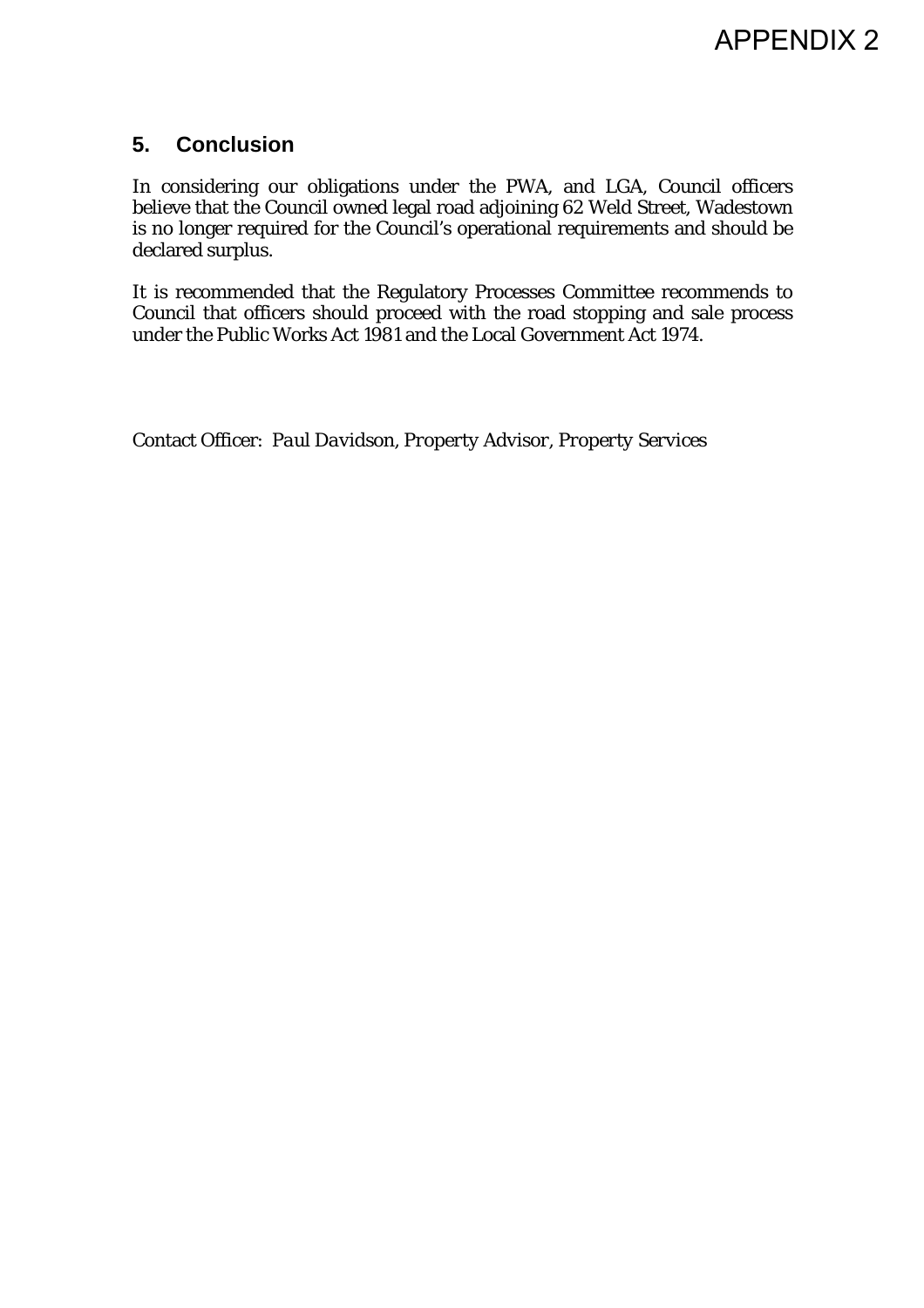#### **Supporting Information**

#### **1)Strategic Fit / Strategic Outcome**

*In line with the Council's financial principles, assets that are declared surplus to strategic or operational requirements are sold.* 

*The sale of legal road, where surplus to strategic requirements, is mandated under the Council's 2004 Road Encroachment and Sale Policy.* 

#### **2) LTCCP/Annual Plan reference and long term financial impact**

*Provision for undertaking this work is contained within the overall organisational budget.* 

*This report is a step towards the possible sale of the legal road. At this stage, the expected income from the sale of the road to the applicant has not been quantified as valuations are carried out at a later stage in the road stopping process. Many applicants decide not to proceed further with the purchase of the legal road once they have received a valuation from the Council. There are also possible rejection stages throughout the process.* 

*There are no adverse financial implications imposed on the Council arising from this road stopping proposal. Most of the costs associated with this proposal will be met by the applicant including all survey, administration and legal costs. This proposal will benefit the Council in financial terms as the applicant will purchase the stopped road from the Council at market value, and will then pay rates on it in the future.* 

#### **3) Treaty of Waitangi considerations**

*There are no Treaty of Waitangi implications.* 

#### **4) Decision-Making**

*This is not a significant decision. This report sets out the Council's options under the relevant legislation and under the Council's 2004 Road Encroachment and Sale Policy.* 

#### **5) Consultation**

*Consultation with the relevant internal business units has been carried out as part of this application. They have all advised that they have no objection to the proposed road stopping, with Urban Design, and Roading consent subject to certain conditions.* 

*Service Authorities have been consulted and a number of conditions have been noted.* 

*Only one adjoining landowners was required to have written notification sent to them and their approval sought, these was done and their concerns responded to.* 

#### **6) Legal Implications**

*The legal implications of the proposal are discussed in section 3.*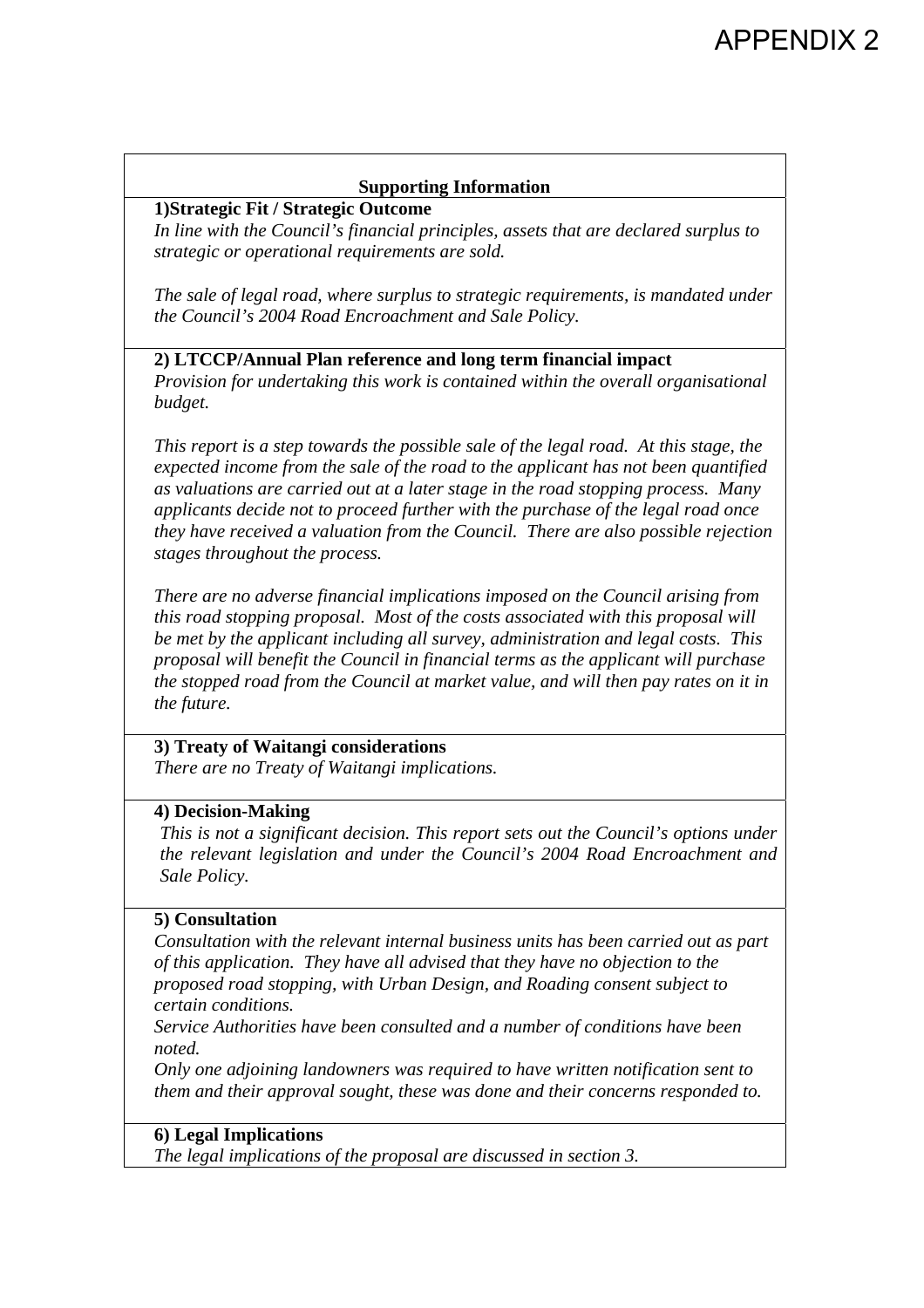## **APPENDIX 1**  APPENDIX 2

#### **AERIAL PHOTOGRAPH**

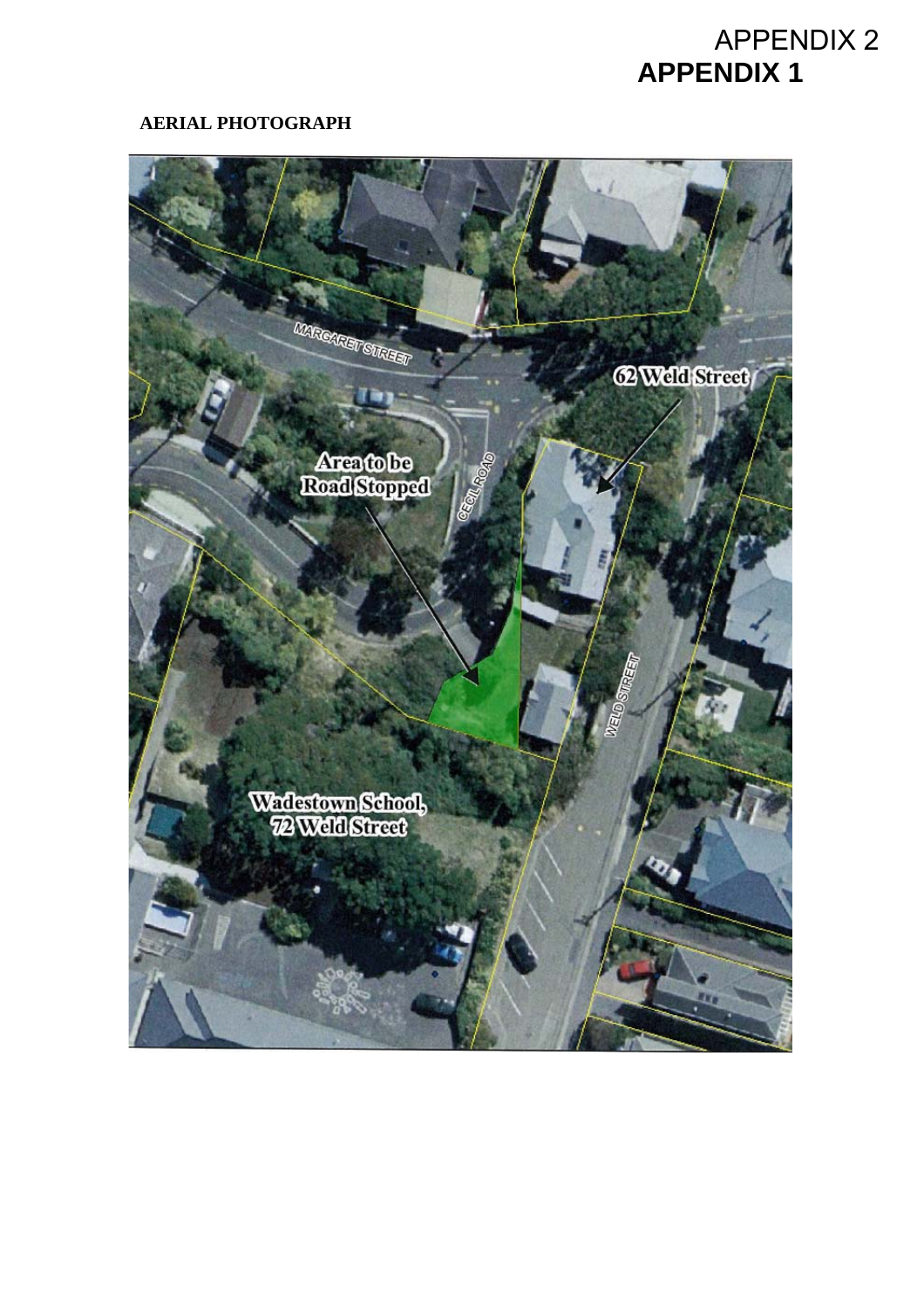## **APPENDIX 2**  APPENDIX 2

#### **S40 Obligations under The Public Works Act 1981**

The Public Works Act 1981, and its predecessors, has played a large part in the development of New Zealand's infrastructure. It has enabled land to be acquired, either by agreement or by compulsion, for the construction of local or public works.

The main intention of the Public Works Act 1981 regarding surplus land is that it must be offered for repurchase to the person from whom it was acquired, or the successor of that person, if it is not exempt under the grounds set out in the Act.

Section 40 of the Public Works Act 1981 deals with the disposal of land that is no longer required for the public work for which it is held, or any other public work.

Under section 40 Council is required to:

- (a) identify what land is subject to section 40;
- (b) determine when the offer-back obligations under section 40 are triggered;
- (c) investigate the circumstances surrounding the acquisition, use and characteristics of the land in order to determine whether any exceptions to the offer-back requirement apply as per section 40 (2); and
- (d) determine the appropriate course of action in relation to any affected land.

#### **What Land is Subject to Section 40?**

All land held by Council for any public work will be subject to section 40. The land need not have been acquired specifically for a public work nor does it need to be designated formally as such.

Local and public works are:

**"Local work"** means a work constructed or intended to be constructed by or under the control of a local authority, or for the time being under the control of a local authority:

**"Public work"** means every Government work or local work that the Crown or any local authority is authorised to construct, undertake, establish, manage, operate, or maintain. It also includes every use of land and anything else required directly or indirectly for any such Government work or local work or use, including those required by any Education Authority within the meaning of the Education Act 1964 and any university within the meaning of the Universities Act 1961 (abridged definition).

The purpose for which Council holds any particular land needs to be considered objectively.

#### **When is an Offer-Back Triggered Under Section 40?**

Council must proceed under section 40 when the pre-conditions in Section 40(1) are satisfied, namely when the land in question:

(a) is no longer required for the public work for which it is held; and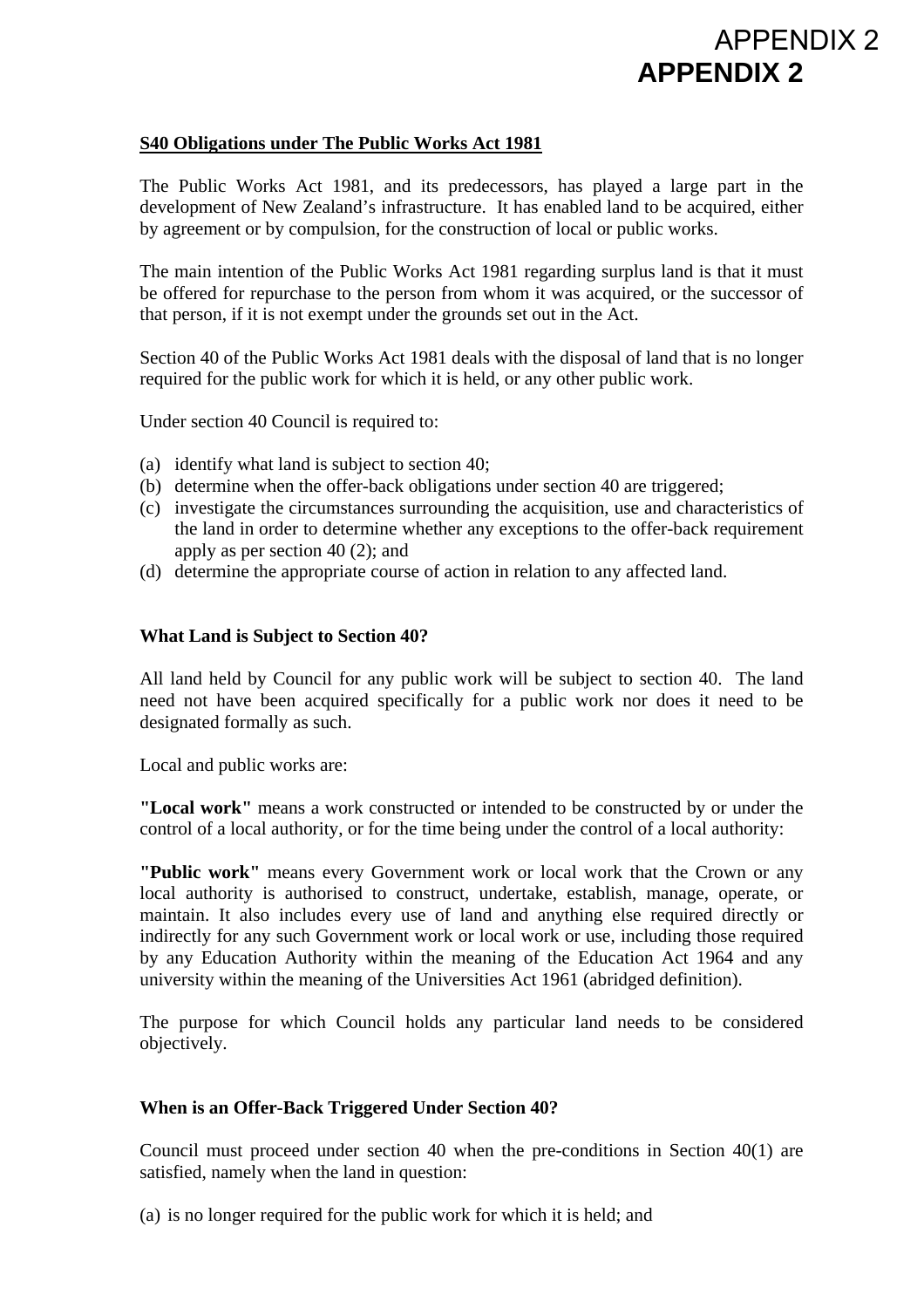## **APPENDIX 2**  APPENDIX 2

(b) is not required for any other public work; and

(c) is not required for any exchange under Section 105 of the Public Works Act 1981.

The Courts have not yet defined the phrase "required for any other public work". However Council's legal advisors have recommended that the Land Information New Zealand guideline be followed to interpret this requirement. Their interpretation is as follows:

- The land has been designated for another public work; or
- Written notification has been given of another public work requirement; and
- Council has demonstrated that there is an actual need for the land, or
- Council has demonstrated that the land will be used for the purpose, within a reasonable timeframe.

Council is legally obliged to follow the sales process with due expedition once it has established that the three pre-conditions in Section 40(1) have been satisfied. Having satisfied the above pre-conditions, Council is under a duty (subject to the discretion of Section 40(2) and 40(4)) to endeavour to sell the land back to the former owner or their successors, in a timely manner.

#### **Exemptions to Offer-Back Requirements – Section 40(2) and (4)**

Once the affected land has been declared surplus, a decision must be made as to whether or not the land must be offered back to its former owner(s) in accordance with section 40. This is a decision for Council and must be made after suitably qualified agents have made full investigations.

Land can be exempted from an offer-back where:

- (a) It would be impracticable, unreasonable or unfair to do so; or
- (b) There has been a significant change in the character of the land for the purposes of, or in connection with, the public work for which it was acquired or held; or
- (c) It is believed on reasonable grounds that, because of the size, shape or situation of the land that it could not be expected to be sold to any person who did not own land adjacent to the land being sold. Hence the land may be sold to an adjoining owner.

#### **Sale of Land**

If a property is not exempt under section  $40(2)$  or (4), the property must be offered back to the previous owner(s) or their successors as per section  $40(2)$ . This may require further investigation to locate the appropriate person(s) for the offer-back to occur. Once the offer-back is made, the offeree has a certain amount of time to accept the offer.

Where an offer under Section 40(2) is not accepted within the timeframe or is declined outright, or where an exemption to offer-back applies, the land may be sold to the owner of adjacent land, or by public auction, public tender or by private treaty.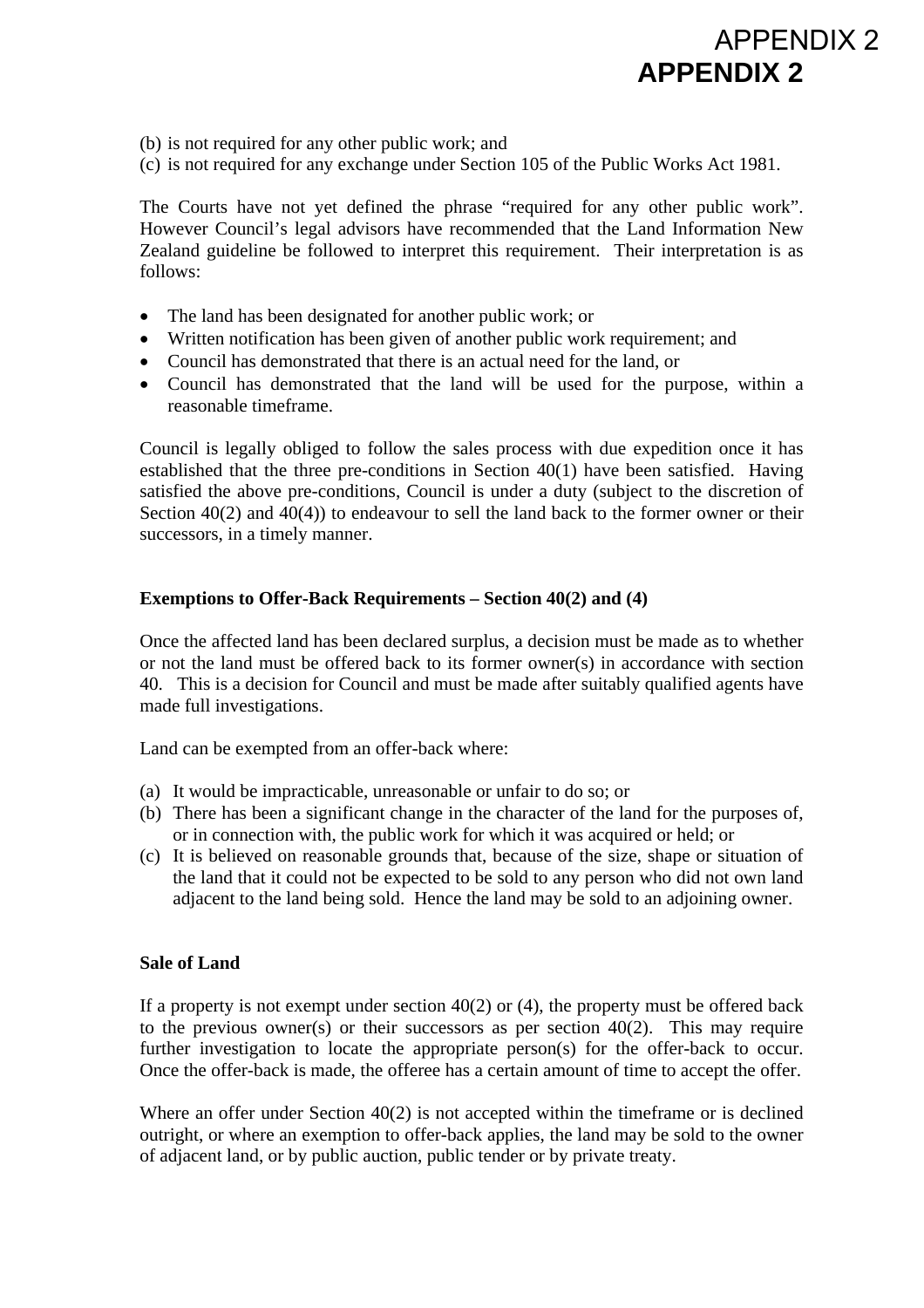## **APPENDIX 3**  APPENDIX 2

#### **REQUIREMENTS UNDER THE LOCAL GOVERNMENT ACT 1974**

#### **LOCAL GOVERNMENT ACT 1974**

#### **[342 Stopping and closing of roads]**

(1) The council may, in the manner provided in Schedule [10](http://www.brookersonline.co.nz/databases/modus/lawpart/statutes/link?id=ACT-NZL-PUB-Y.1974-66%7eEND%7eSCHG%7eSCH.10&si=15) to this Act,—

(a) Stop any road or part thereof in the district:

Provided that the council (not being a borough council) shall not proceed to stop any road or part thereof in a rural area unless the prior consent of the Minister of Lands has been obtained; or

(b) Close any road to traffic or any specified type of traffic (including pedestrian traffic) on a temporary basis in accordance with that Schedule and impose or permit the imposition of charges as provided for in that Schedule.

(2) Repealed.]

#### **[345 Disposal of land not required for road]**

(1) Subject to subsection [\(3\)](http://www.brookersonline.co.nz/databases/modus/lawpart/statutes/link?id=ACT-NZL-PUB-Y.1974-66%7eBDY%7ePT.21%7eSG.!1097%7eS.345%7eSS.3&si=15) of this section, where in forming a new road, or in diverting or stopping or diminishing the width of any existing road, any part thereof is no longer required as a road, the council may—

(a) Either—

(i) Sell that part to the owner or owners of any adjoining land for a price to be fixed by a competent valuer appointed by the council to value that part; or

(ii) Grant a lease of that part to the owner or owners of any adjoining land for a term and at a rental and subject to such conditions as the council thinks fit;—

and, if no such owner or owners is or are willing to purchase the land at the price fixed or, as the case may be, take a lease of that part for the term and at the rental and subject to the conditions fixed, the council may … sell or lease the land by public auction or private tender; and a conveyance, transfer, or lease under the seal of the council shall constitute a valid title to the land; or

(b) Apply that part, or any part thereof, to any purpose to which the council may apply land, either under this Act or any other enactment; or

(c) Grant a lease of that part, or any part thereof, for such term and on such conditions as it thinks fit for use for any purpose to which the council may apply land, either under this Act or any other enactment; or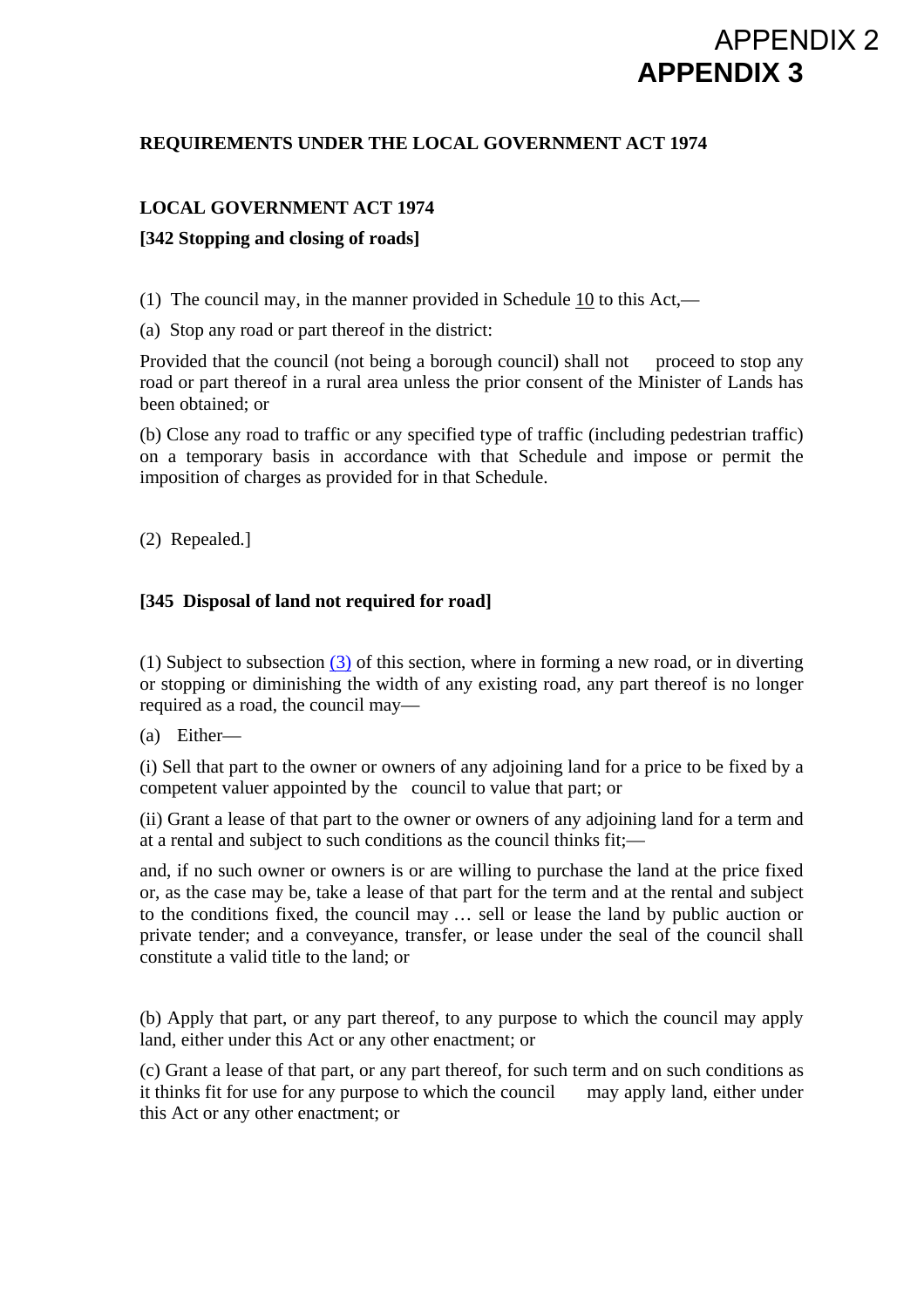(d) Transfer that part, or any part thereof, to the Crown for a public reserve or for addition to a public reserve or for any purpose of public convenience or utility or as Crown land subject to the [Land Act 1948](http://www.brookersonline.co.nz/databases/modus/lawpart/statutes/link?id=ACT-NZL-PUB-Y.1948-64&si=15).

**APPENDIX 3** 

APPENDIX 2

 $[1]$ (1A) To avoid doubt, this section does not apply to the public foreshore and seabed within the meaning of the [Foreshore and Seabed Act 2004.](http://www.brookersonline.co.nz/databases/modus/lawpart/statutes/link?id=ACT-NZL-PUB-Y.2004-93&si=15)]

(2) Where the council pursuant to subsection  $(1)(a)(i)$  of this section sells the land to the owner or owners of any adjoining land, it may require, notwithstanding the provisions of any other enactment, the amalgamation of that land with the adjoining land under one certificate of title. The District Land Registrar may, if he thinks fit, dispense with any survey that would otherwise be required for the purposes of the issue of a certificate of title under this section, and may issue a certificate of title limited as to parcels.

 $[$ [(2A) Where the council acting under subsection [\(2\)](http://www.brookersonline.co.nz/databases/modus/lawpart/statutes/link?id=ACT-NZL-PUB-Y.1974-66%7eBDY%7ePT.21%7eSG.!1097%7eS.345%7eSS.2&si=15) of this section requires the amalgamation of the land sold with the adjoining land under one certificate of title—

(a) The separate parcels of land included in the one certificate of title by virtue of that requirement shall not be capable of being disposed of individually or of again being held under separate certificates of title, except with the consent of the council:

(b) Where that adjoining land is already subject to a registered instrument under which a power to sell, a right of renewal, or a right or obligation is lawfully conferred or imposed, the land sold shall be deemed to be and always have been part of the land that is subject to that instrument, and all rights and obligations in respect of, and encumbrances on that adjoining land shall be deemed also to be rights and obligations in respect of, or encumbrances on, that land sold.]]

 $[(2B)$  On the issue of a certificate of title to the land referred to in subsection  $(2A)$  of this section, the District Land Registrar shall enter on the certificate of title a memorandum that the land to which it relates is subject to paragraph [\(a\)](http://www.brookersonline.co.nz/databases/modus/lawpart/statutes/link?id=ACT-NZL-PUB-Y.1974-66%7eBDY%7ePT.21%7eSG.!1097%7eS.345%7eSS.2A%7eP.a&si=15) of that subsection, and, if the circumstances so require, that it is subject to paragraph  $(b)$  of that subsection.]]

 $[$ [(3) Where any road or any part of a road along the mark of mean high water springs of the sea, or along the bank of any river with an average width of 3 metres or more, or the margin of any lake with an area of 8 hectares or more is stopped, there shall become vested in the council as an esplanade reserve (as defined in section  $2(1)$  of the Resource Management Act 1991) for the purposes specified in section [229](http://www.brookersonline.co.nz/databases/modus/lawpart/statutes/link?id=ACT-NZL-PUB-Y.1991-69%7eBDY%7ePT.10%7eSG.!471%7eS.229&si=15) of the Resource Management Act 1991—

(a) A strip of land forming part of the land that ceases to be road not less than 20 metres wide along the mark of mean high water springs of the sea, or along the bank of any river or the margin of any lake (as the case may be); or

(b) The full width of the land which ceases to be road—

whichever is the lesser.]]

 $[(4)$  The obligation under subsection [\(3\)](http://www.brookersonline.co.nz/databases/modus/lawpart/statutes/link?id=ACT-NZL-PUB-Y.1974-66%7eBDY%7ePT.21%7eSG.!1097%7eS.345%7eSS.3&si=15) of this section to set aside a strip of land not less than 20 metres in width as an esplanade reserve is subject to any rule included in a district plan under section [77](http://www.brookersonline.co.nz/databases/modus/lawpart/statutes/link?id=ACT-NZL-PUB-Y.1991-69%7eBDY%7ePT.5%7eSG.!291%7eS.77&si=15) of the Resource Management Act 1991.]]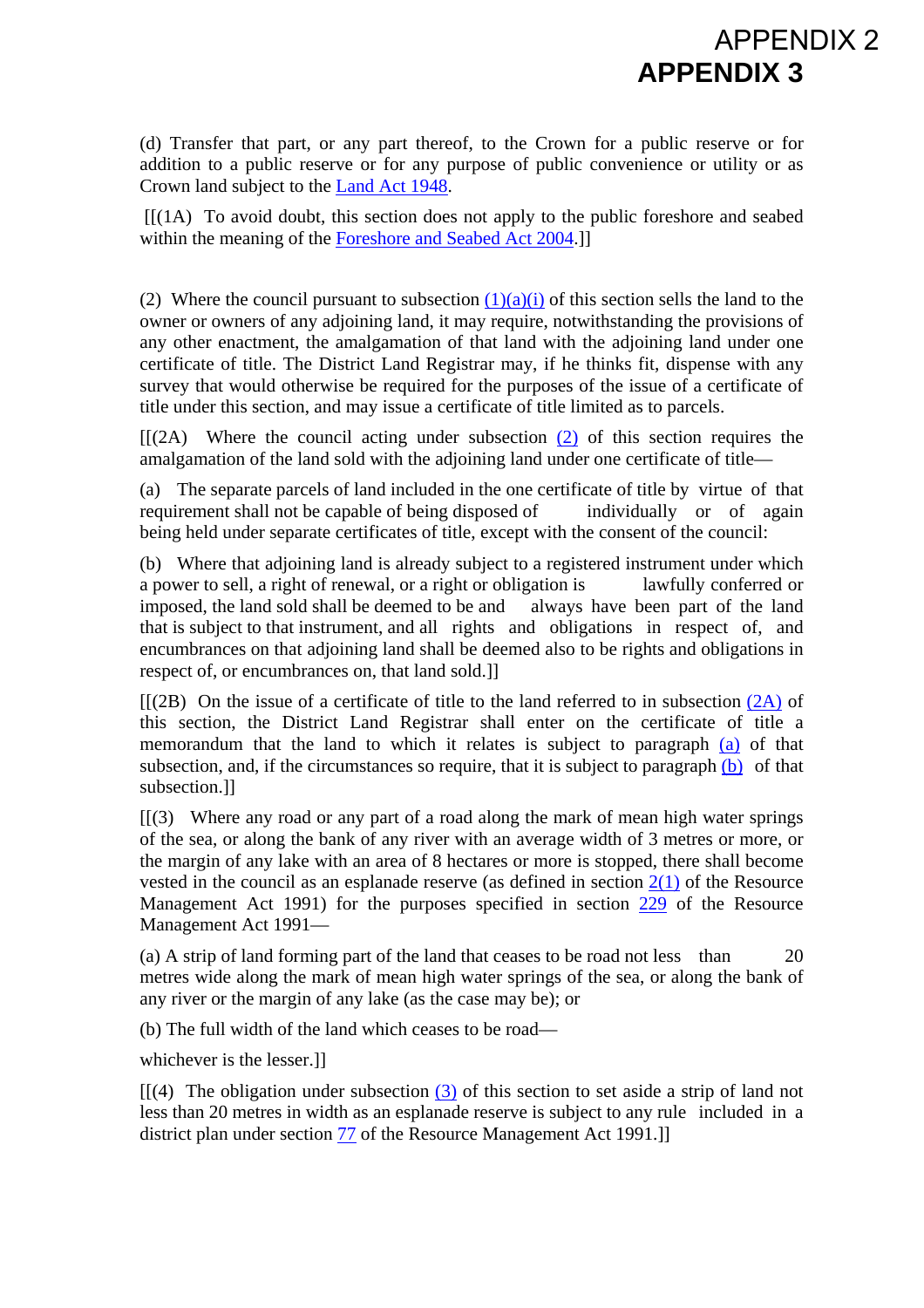$[$ [(5) On the issue of any certificate of title for land which has become vested in the council as an esplanade reserve under subsection [\(3\)](http://www.brookersonline.co.nz/databases/modus/lawpart/statutes/link?id=ACT-NZL-PUB-Y.1974-66%7eBDY%7ePT.21%7eSG.!1097%7eS.345%7eSS.3&si=15) of this section, the District Land Registrar shall enter thereon a memorandum that the land is subject to that subsection.]]

**APPENDIX 3** 

APPENDIX 2

 $\left[\left[\left(6\right)$  Repealed.]] ]

#### **[Schedule 10 Conditions as to stopping of roads and the temporary prohibition of traffic on roads]**

- **1** The council shall prepare a plan of the road proposed to be stopped, together with an explanation as to [why the road is to be stopped and] the purpose or purposes to which the stopped road will be put, and a survey made and a plan prepared of any new road proposed to be made in lieu thereof, showing the lands through which it is proposed to pass, and the owners and occupiers of those lands so far as known, and shall lodge the plan in the office of the Chief Surveyor of the land district in which the road is situated. [The plan shall separately show any area of esplanade reserve which will become vested in the council under section [345\(3\)](http://www.brookersonline.co.nz/databases/modus/lawpart/statutes/link?id=ACT-NZL-PUB-Y.1974-66%7eBDY%7ePT.21%7eSG.!1097%7eS.345%7eSS.3&si=15) of this Act].
- **2** On receipt of the Chief Surveyor's notice of approval and plan number the council shall open the plan for public inspection at the office of the council, and the council shall at least twice, at intervals of not less than 7 days, give public notice of the proposals and of the place where the plan may be inspected, and shall in the notice call upon persons objecting to the proposals to lodge their objections in writing at the office of the council on or before a date to be specified in the notice, being not earlier than 40 days after the date of the first publication thereof. The council shall also forthwith after that first publication serve a notice in the same form on the occupiers of all land adjoining the road proposed to be stopped or any new road proposed to be made in lieu thereof, and, in the case of any such land of which the occupier is not also the owner, on the owner of the land also, so far as they can be ascertained.
- **3** A notice of the proposed stoppage shall during the period between the first publication of the notice and the expiration of the last day for lodging objections as aforesaid be kept fixed in a conspicuous place at each end of the road proposed to be stopped:

 Provided that the council shall not be deemed to have failed to comply with the provisions of this clause in any case where any such notice is removed without the authority of the council, but in any such case the council shall, as soon as conveniently may be after being informed of the unauthorised removal of the notice, cause a new notice complying with the provisions of this clause to be affixed in place of the notice so removed and to be kept so affixed for the period aforesaid.

**4** If no objections are received within the time limited as aforesaid, the council may by public notice declare that the road is stopped; and the road shall, subject to the council's compliance with clause 9 of this Schedule, thereafter cease to be a road.